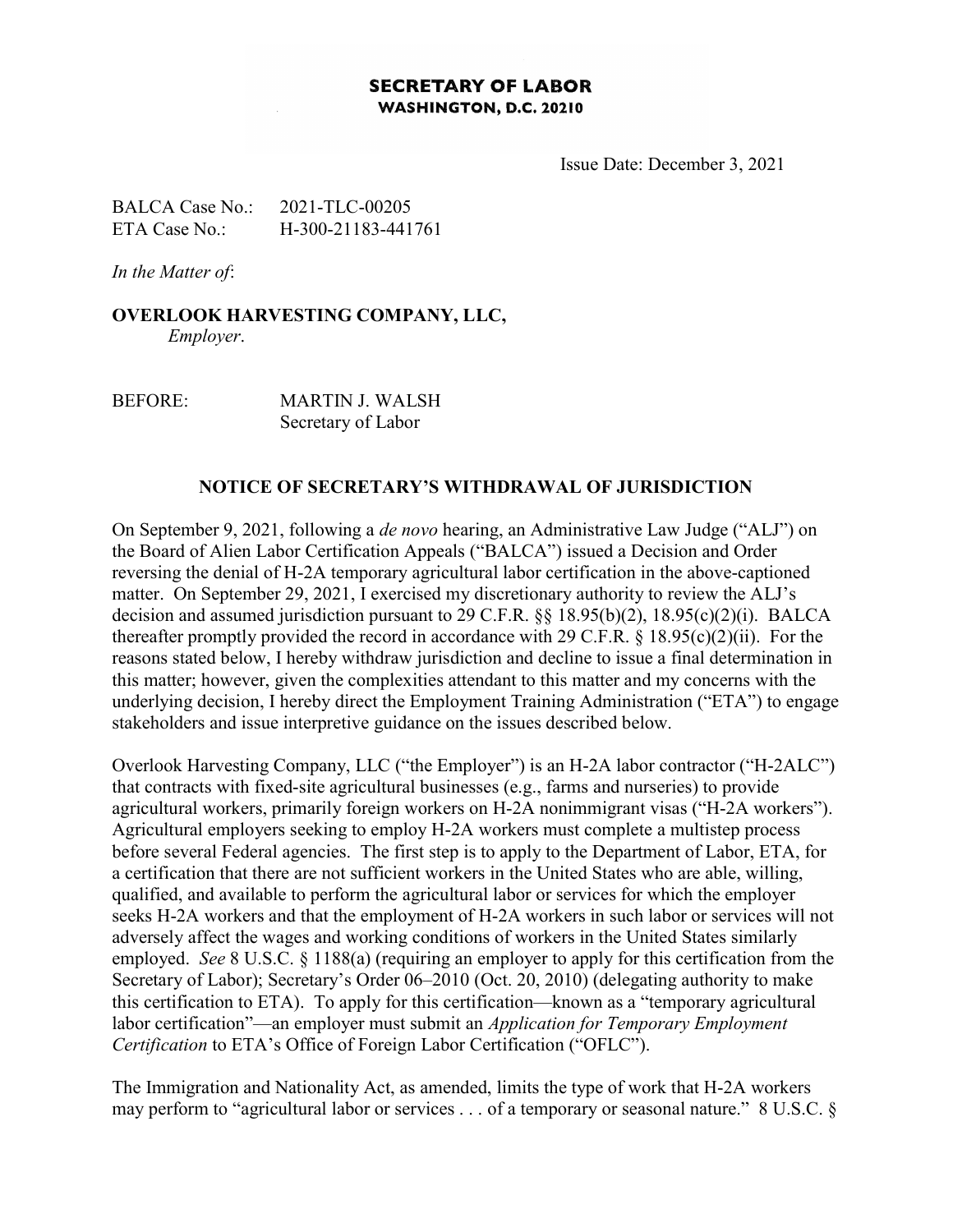$1101(a)(15)(H)(ii)(a)$ . Accordingly, all employers seeking H-2A temporary agricultural labor certification must establish, inter alia, that their need for agricultural labor or services is temporary or seasonal in nature. 20 C.F.R. 655.161(a). In the Application for Temporary Employment Certification ("Application") at issue here, the Employer indicated that it had a seasonal need for 50 farmworkers from September through June. To establish that its need for these farmworkers is seasonal in nature, the Employer needed to demonstrate that the agricultural labor or services these workers will perform is "tied to a certain time of year by an event or pattern, such as a short annual growing cycle or a specific aspect of a longer cycle, and requires labor levels far above those necessary for ongoing operations." 20 C.F.R. § 655.103(d).

The OFLC Certifying Officer who reviewed the Employer's Application noted that the Employer's and other related entities' history of filing Applications for Temporary Employment Certification reflected that the Employer sought to employ H-2A workers on a year-round basis. See Administrative File (AF) at 16–18. Citing this history, the Certifying Officer found that the Employer appeared to have a permanent need for H-2A workers and denied the Employer's Application on that basis. AF at 19–20. The Employer sought review before an ALJ, and following a de novo hearing, the ALJ reversed the Certifying Officer's denial.

The ALJ agreed with the Certifying Officer that the *Applications for Temporary Employment* Certification filed by the Employer and related entities, taken together, indicated that the Employer sought to employ H-2A workers in similar positions in the same area on a year-round basis. See In re Overlook Harvesting Company, LLC, 2021-TLC-00205 (ALJ Sept. 9, 2021) ("Overlook") at 16–19. The ALJ additionally found that the Employer had tried to obscure the true scope of its seasonal need, and that the Employer's disavowals of future attempts to employ H-2A workers on a year-round basis were not credible. Id. at 16, 18.

But the ALJ found that the Employer's H-2A filing history and its lack of credibility in and of themselves did not preclude the Employer from establishing a seasonal need for the 50 positions at issue in the Application before him. Overlook at 18. To assess the Employer's seasonal need for these positions, the ALJ evaluated the combined number of farmworker positions for which the Employer and related entities sought H-2A certification from September 2020 through September 2021. Id. at 17–18. The ALJ used this data to analyze the total number of H-2A workers that the Employer sought to employ during each month of the 12 months during this period; based on this data, he found that the Employer had "a need for 60 to 73 permanent workers and a contingent of up to about 943 H-2A workers from September or October through May, June, or July." *Id.* Citing this finding, the ALJ determined that the Employer established a seasonal need for farmworkers from September to June that "requires labor levels far above those necessary for ongoing operations." Id. at 18–19.

I find several aspects of the ALJ's analysis problematic, and two in particular. First, I am concerned that the ALJ based his conclusion about the Employer's seasonal need solely on the number of H-2A workers the Employer sought to employ during various months of the year, without considering other evidence relevant to an employer's need for agricultural labor or services, such as payroll records, staffing/workload data, or employment contracts. Second, I am troubled that the ALJ assumed the 50 farmworkers the Employer sought in this Application were among the larger contingent of "seasonal" workers that he found the Employer required for only